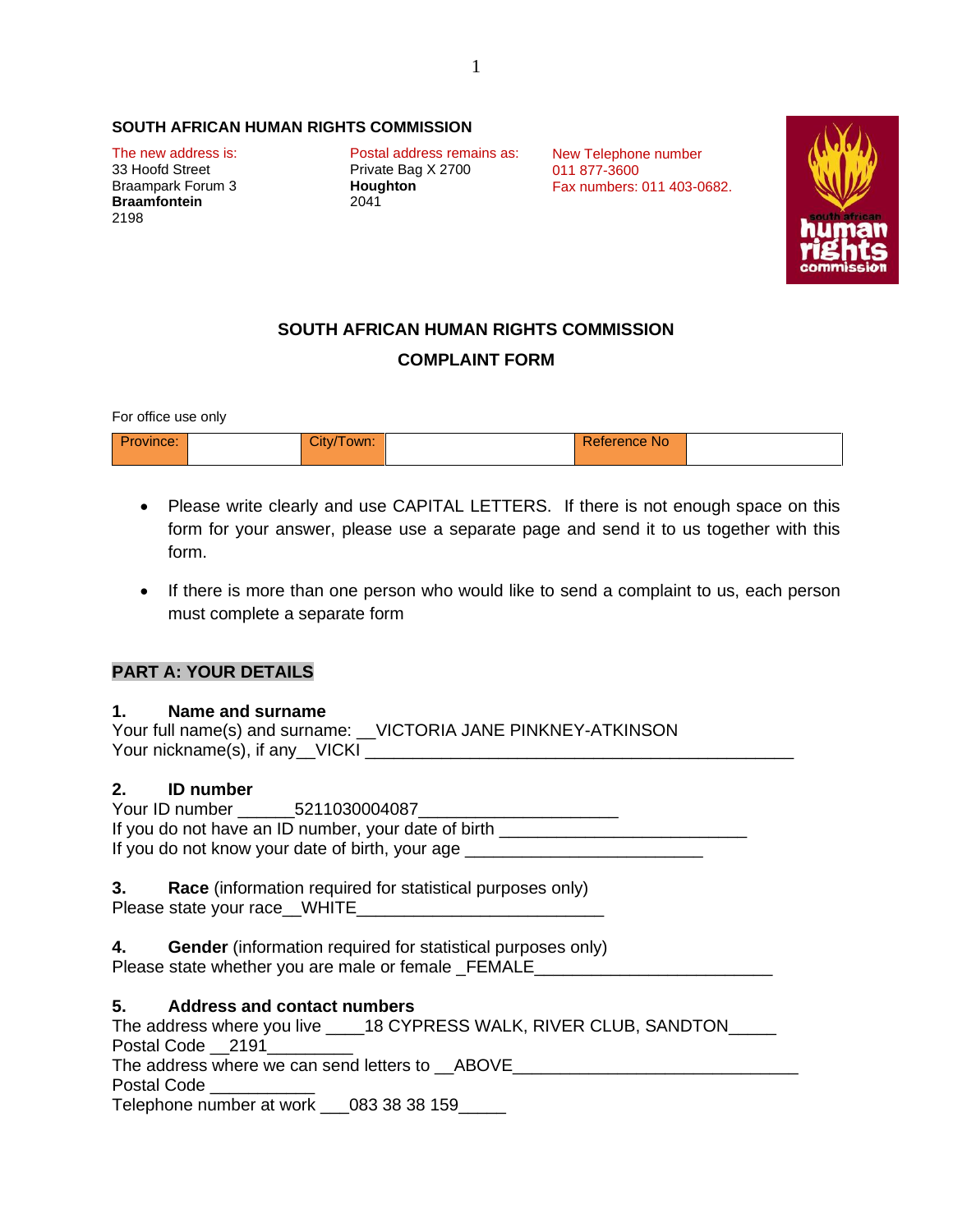| Telephone number at home |                                                      |                                                                                  |  |
|--------------------------|------------------------------------------------------|----------------------------------------------------------------------------------|--|
|                          | Cell phone number ________083 38 38 159_____________ |                                                                                  |  |
|                          |                                                      | Any other telephone number where we can contact you ____________________________ |  |
|                          | Whose telephone number is it VJPINKNEY-ATKINSON      |                                                                                  |  |
| Fax number               |                                                      |                                                                                  |  |
| E-mail address           | VJPA@LIVE.COM                                        | VICKI@SANCDA.ORG.ZA                                                              |  |

# **PART B: DETAILS OF PERSON ON WHOSE BEHALF YOU COMPLETE FORM (PERSON OR ORGANISATION)**

# **6. Name and surname of person on whose behalf you are completing this form**

| His or her full name(s) and surname: |  |
|--------------------------------------|--|
| His/her nickname(s), if any_         |  |

# **7. ID number**

|  | His or her ID number |  |                                                                     |  |  |  |  |  |
|--|----------------------|--|---------------------------------------------------------------------|--|--|--|--|--|
|  |                      |  | If he or she does not have an ID number, his or her date of birth   |  |  |  |  |  |
|  |                      |  | If he or she does not know his or her date of birth, his or her age |  |  |  |  |  |
|  |                      |  |                                                                     |  |  |  |  |  |

**8. Race** (information required for statistical purposes only) Please state his or her race

| 9. | <b>Gender</b> (information required for statistical purposes only) |
|----|--------------------------------------------------------------------|
|    | Please state whether he or she is male or female                   |

# **10. Address and contact numbers**

| Postal Code __________                                                           |
|----------------------------------------------------------------------------------|
|                                                                                  |
| Postal Code ___________                                                          |
| Telephone number at work ______________________                                  |
| Telephone number at home _____________________                                   |
|                                                                                  |
| Any other telephone number where we can contact him or her _____________________ |
|                                                                                  |
|                                                                                  |
|                                                                                  |

# **11. Details of association, organisation or organ of state on whose behalf you are completing this form**

Full name of the association, organisation or organ of state

\_\_SOUTH AFRICAN NON-COMMUNICABLE DISEASES ALLIANCE. \_ Registration number \_OUR FISCAL PARTNER IS THE CANCER ASSOCIATION OF SOUTH AFRICA (CANSA) AND WE USE ITS **NPO REGISTRATION NUMBER 000524 NPO** What does it do (e g civil, business, retailer, factory, NGO, etc) CIVIL SOCIETY ORGANISATION, NGO Who should we talk to there VICKI PINKNEY-ATKINSON\_ What is contact person's position DIRECTOR The address where we can send letters to \_AS BOVE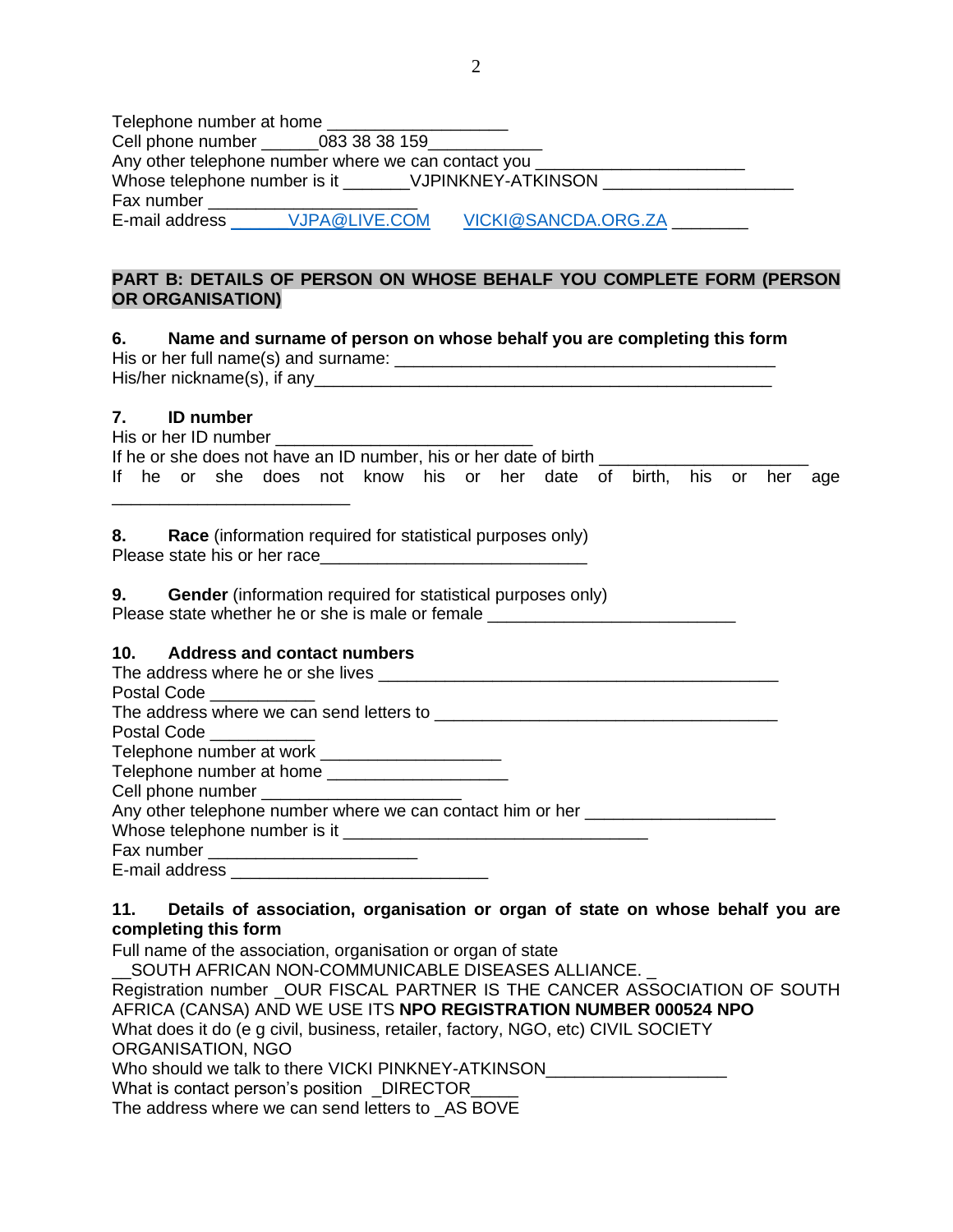## **PART C: THE COMPLAINT**

## **12. Date**

On what date did it happen **ONGOING SINCE 2011** 

### **13. Is it still happening**

Yes X No Yes X No

# **14. Where did it happen**

Place \_\_\_\_\_\_\_\_\_\_\_\_\_\_\_\_ Town \_\_\_\_\_\_\_\_\_\_\_\_\_\_\_\_\_\_\_\_\_ Province \_\_\_ALL \_\_\_\_

# **15. If you know, which right(s) in the Bill of Rights was/ were violated or is/are being violated**

- **EQUALITY 9 (AGE, DISABILITY)**
- **HEALTH CARE, FOOD, WATER AND SOCIAL SECURITY 27**
- **CHILDREN 28**

**16. If you know, the full name(s) and surname(s) of person(s), association, organisation or organ of state who violated these rights, please tell us**

NATIONAL DEPARTMENT OF HEALTH, PROVINCIAL DEPARTMENTS OF HEALTH, POLITICAL LEADERS & DIRECTORS GENERAL AND HIGH RANKING OFFICIALS.

## **17. Where can we contact them**

AS PER WEBISIBES FOR GOVERNMENT DEPARTMENTS.

**18. If you do not know his/her/its/their names, please tell us anything you do know about him/her/it/them N/A**

## **19. Did anybody see or hear what happened (only people who actually saw or heard what happened, not people who heard about it from someone else)**

Full name(s) and surname(s)

\_\_\_\_\_\_\_\_\_\_\_\_\_\_\_\_\_\_\_\_\_\_\_\_\_\_\_\_\_\_\_\_\_\_\_\_\_\_\_\_\_\_\_\_\_\_\_\_\_\_\_\_\_\_\_\_\_\_\_\_\_\_\_\_\_\_\_\_\_\_ How and where can we get in touch with them

## **20. In your own words, tell us exactly what happened (include all information but be as brief as possible)**

THE NATIONAL AND PROVINCIAL DEPARTMENTS DEVELOP, IMPLEMENT AND EVALUATE THE REQUIRED POLICIES TO ENSURE THE PROVISION OF NON-C0MMUNICABLE DISEASES (NCDS) SERVICES ACCORDING TO EVIDENCE AND THE NEEDS OF THE POPULATION. SUCH POLICY MUST MEANINGFULLY INCLUDE PEOPLE LIVING WITH NCDS (PLWNCDS) AND NON-STATESTAKEHOLDERS INCLUDING HEALTH PROFESSIONALS.

THESE NCDS POLICIES MUST START WITH A COMPREHENSIVE DESCRIPTION OF THE SCOPE OF NCDS, INCLUDING MENTAL HEALTH AND DISABILITY THROUGHOUT THE LIFE COURSE.

THE CURRENT NCDS POLICIES PARTICULARLY THE NATIONAL STRATEGIC PLAN 2013- 2017 AND ITS SUCCESSOR CURRENTLY UNDER DEVELOPMENT DO NOT FOLLOW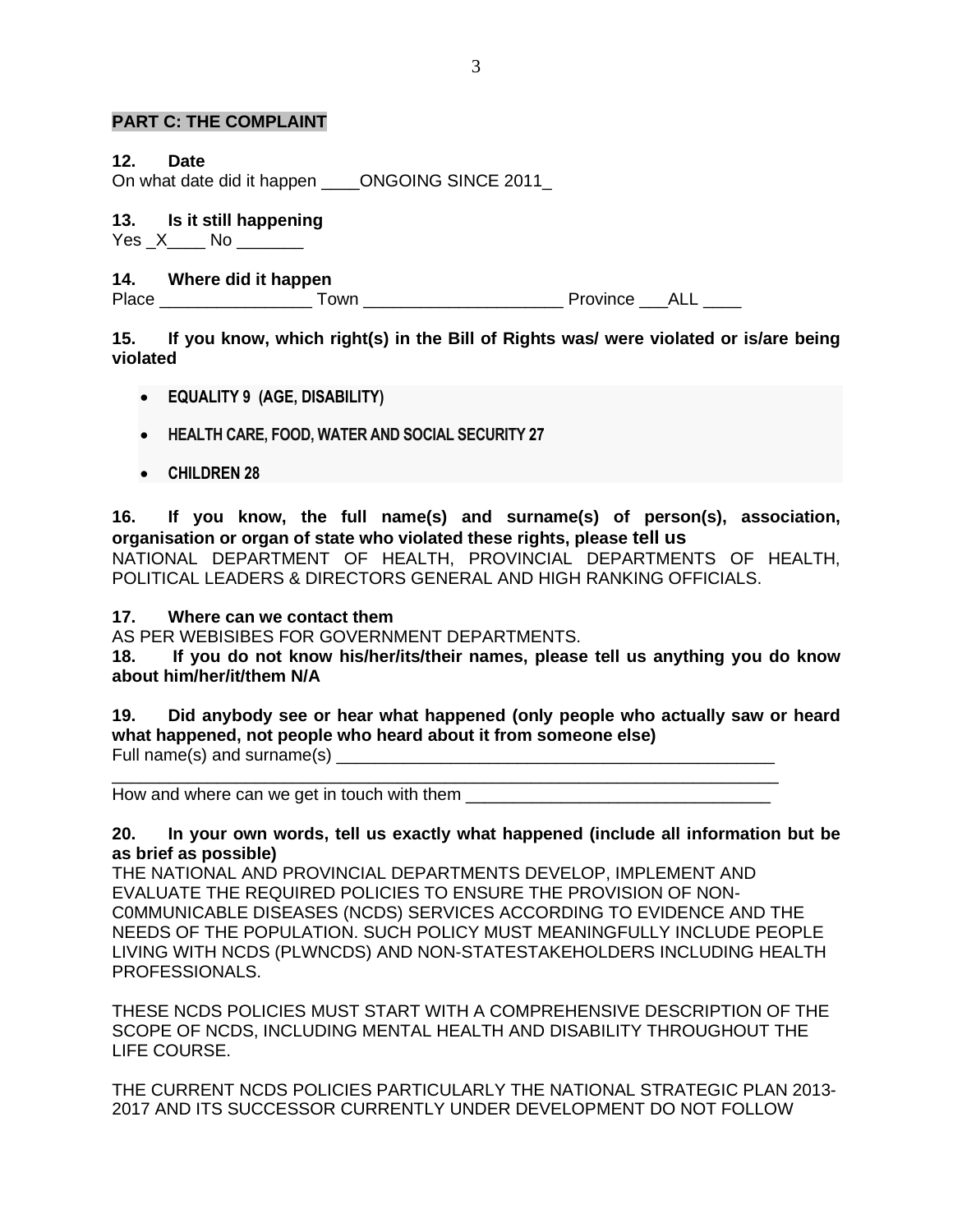NATIONAL NORMS AS LAID OUT IN NATIONAL REGULATIONS AND GUIDELINES (DEVELOPMENT, IMPLEMENTATION AND EVALUATION).

THIS FAILURE RESULTS IN INEQUITABLE PREVENTION AND TREATMENT FOR THE PLWNCDS. THE LACK OF CARE INCLUDES PREVENTION, TREATMENT, REHABILITATION AND PALLIATIVE CARE AT ALL AGES IN ALL PROVINCES. THE POLICY FAILURE AFFECTS THE POOR AND VULNERABLE PEOPLE DISPROPORTIONALTELY.

THE COVID-19 NATIONAL EMERGENCY HAS LAID BARE THE INEQUITIES AND NEGLECT OF NCDS IN THE PUBLIC HEALTH SYSTEM WITH PLWNCDS (DIAGNOSED AND UNDIAGNOSED) BEING AT GREATEST RISK OF GETTING SEVERE COMPLICATIONS INCLUDING DEATH.

WE ASK FOR IMPROVED ACCESS TO QUALITY HEALTH SERVICES WITHOUT FINANCIAL HARDSHIP. WE ASK THAT NCDS AND PLWNCDS ARE URGENTLY INCLUDED DIRECTLY IN ALL POLICY RELATED TO UNIVERSAL HEALTH COVERAGE AND ITS LOCAL VERSION OF A FINANCIAL MECHANISM, NATIONAL HEALTH INSURANCE (NHI).

WE ASK THAT OUR ELECTED REPRESENTATIVES AND OUR PUBLIC SERVANTS INCLUDE US IN ALL POLICY MAKING, IMPLEMENTATION AND EVALUATION. "NOTHING ABOUT US, WITHOUT US."

# **21. Have you reported the matter to anyone else**

Yes<sub>X</sub>

|If yes, who (e g Police, lawyer, Public Protector) \_MINISTER OF HEALTH., DIRECTOR GENERAL HEALTH- LETTERS AND REPORTS SENT SINCE 2018 WITHOUT RESPONSE APART FROM THE ACKNOWLEDGEMENT THAT THE LETTER WAS RECEIVED. THE SILENCE IS UNACCEPTABLE.

**22. Were any steps taken by the person/association/organisation/organ of state to resolve the matter**

Yes \_\_\_\_\_\_\_\_\_\_\_ No \_\_\_\_\_X\_\_\_\_ If yes, please tell us what \_\_\_\_\_

**23. What outcome do you propose or expect from this complaint (tell us what you would like to achieve with this complaint and the relief sought)**

- 1. MINISTER (MEC IN THE CASE OF PROVINCES), DEPUTY MINISTER, DIRECTOR-GENERAL AND DEPUTY DIRECTORS GENERAL (OFFICIALS) AT ALL HEALTH DEPARTMENTS MUST RESPOND IN WRITING AND TIMEOUSLY TO NUMEROUS REQUESTS FOR INFORMATION AND INTERVENTIONS THAT ARE OUTSTANDING.
- 2. THE CURRENT "IMPLEMENTATION REVIEW NCDS PLAN 2013-2017" OF THE NATIONAL DEPARTMENT OF HEALTH (NDOH) UNDERTAKEN IN 2018 IS TO BE DECLARED NULL AND VOID. THE NDOH MUST BE INSTRUCTED TO TRANSPARENTLY AND COMPREHENSIVELY EVALUATE THE PLAN AND USE THE FINDINGS TO INFORM THE CRAFTING OF THE NEW NCDS NATIONAL STRATEGIC PLAN (NSP) 2021-2026.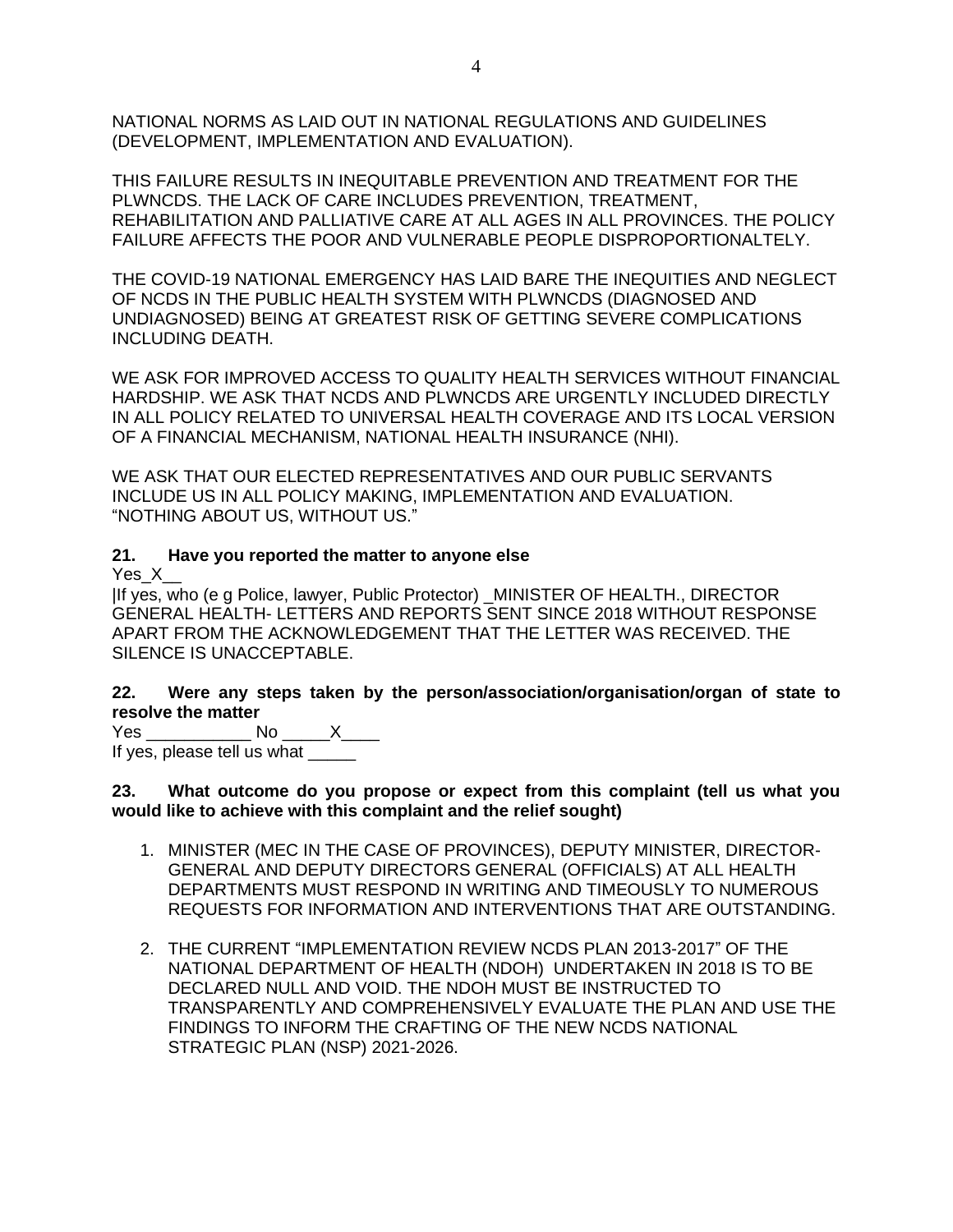- 3. THE IMPLEMENTATION OF THE NATIONAL 2013 2017 NCDs PLAN IS EVALUATED WITH DETAILED INPUTS ON EACH OBJECTIVE, INDICATOR AND EXPENDITURE BY EACH PROVINCIAL DEPARTMENT OF HEALTH.
- 4. THE MINISTER OF HEALTH, THE DEPUTY MINISTER AND OFFICIALS MEANGINGFULLY INCLUDE, ENGAGE AND CONSULT WITH PLWNCDS AND CIVIL SOCIETY IN THE DEVELOPMENT AND EVALUATION OF ALL POLICY RELATED TO NCDs GOING FORWARDS.
- 5. TO STOP THE CURRENT NDOH PROCESS TO DEVELOP A NEW NCDS NSP 2021- 2026 UNTIL IT MEETS THE REQUIREMENT OF MEANINGFUL STAKEHOLDER ENGAGEMENT, TRANSPARENCY AND DUE PROCESS. THE EXPECTED OUTCOME IS THAT THE POLICY SO DEVLEOPED IS THE EQUITABLE THE HIV, TB AND STIS NSP. SEE 6 BELOW.
- 6. THE BENCHMARK FOR AN EQUITABLE NCDS NATIONAL POLICY NCDS NSP IS THE HIV, TB AND STIs NSP. MEASURES OF EQUITY INCLUDE THE STRUCTURE, CONTENT, PROCESS, EVALUATION, ETC. IT IMPLIES THAT ALL ASPECTS OF POLICY MAKING ARE SIMILAR AND INCLUDES THE PROGRESSIVE REALISATION OF THE PRINCIPLE OF EQUITY WHICH IS BUILT INTO THE POLICY.
- 7. THAT A COMMISSION HOLDS A HEARING ON EQUITABLE POLICY FOR NCDS PREVENTION AND CARE IN THE STATE HEALTH SECTOR BEARING IN MIND THE INFORMATION FROM PREVIOUS HEARINGS. THE OBJECTIVE OF THE HEARING IS TO SHOW THE EQUITABLE REALISATION OF PREVENTION AND CARE FOR NCDS SINCE 2010.
- 8. THAT THE NDOH FUNDS AND ENABLES AN INDEPENDENT NCDS CIVIL SOCIETY ORGANISATON TO SERVE AS A NATIONAL COORDINATING MECHANISM FOR THE INTEGRATION OF NCDS INTO NATIONAL HEALTH SERVICES.
- 9. THAT THE INTEGRATION OF PEOPLE CENTRED HEALTH SERVICES IS MADE A NATIONAL PRIORITY. THIS SHOULD BE CARRIED OUT BY A NATIONAL MULTISTAKEHOLDER ORGANISATION THAT REFLECTS ALL OF SOCIET AND ALL OF GOVERNMENT. TEAM. IT MUST DEFINE AND OPERATIONALISE INTEGRATED PEOPLE CENTRED HEALTH SERVICES AS OUTLINED IN THE WHO POLICY. PLWNCDS AND THE ADVOCACY ORGANISATION WILL BE PART OF THIS PROCESS. IT ALSO LINKS TO 8 ABOVE AND 10 BELOW.
- 10. THAT THE NATIONAL COVID-19 RESPONSE FOCUSES ON ACCESS TO NCDS PREVENTION OF TREATMENT. WE ASK THAT NATIONAL COVID-19 STRUCTURES ROUTINELY PUBLISH INFORMATION ON THE EXTENT TO WHICH PLWNCDS ARE AFFECTED. THE ESTABLISHMENT OF PROVINCIAL AND DISTRICT INFORMATION CENTRES IN COLLABORATION WITH CIVIL SOCIETY TO ASSIST THE SAFE ACCESS TO SERVICES, MEDICINES AND SUPPLIES.
- 11. THE TREASURY ALLOCATED FUNDS TO THE NDOH FROM THE HEALTH PROMOTION LEVY. HOW WERE THESE FUNDS USED AND IS IT IN LINE WITH THE LEVY? IF NOT, WHAT STEPS HAVE BEEN TAKE IN TERMS OF EXISTING ACCOUNTABILITY POLICY.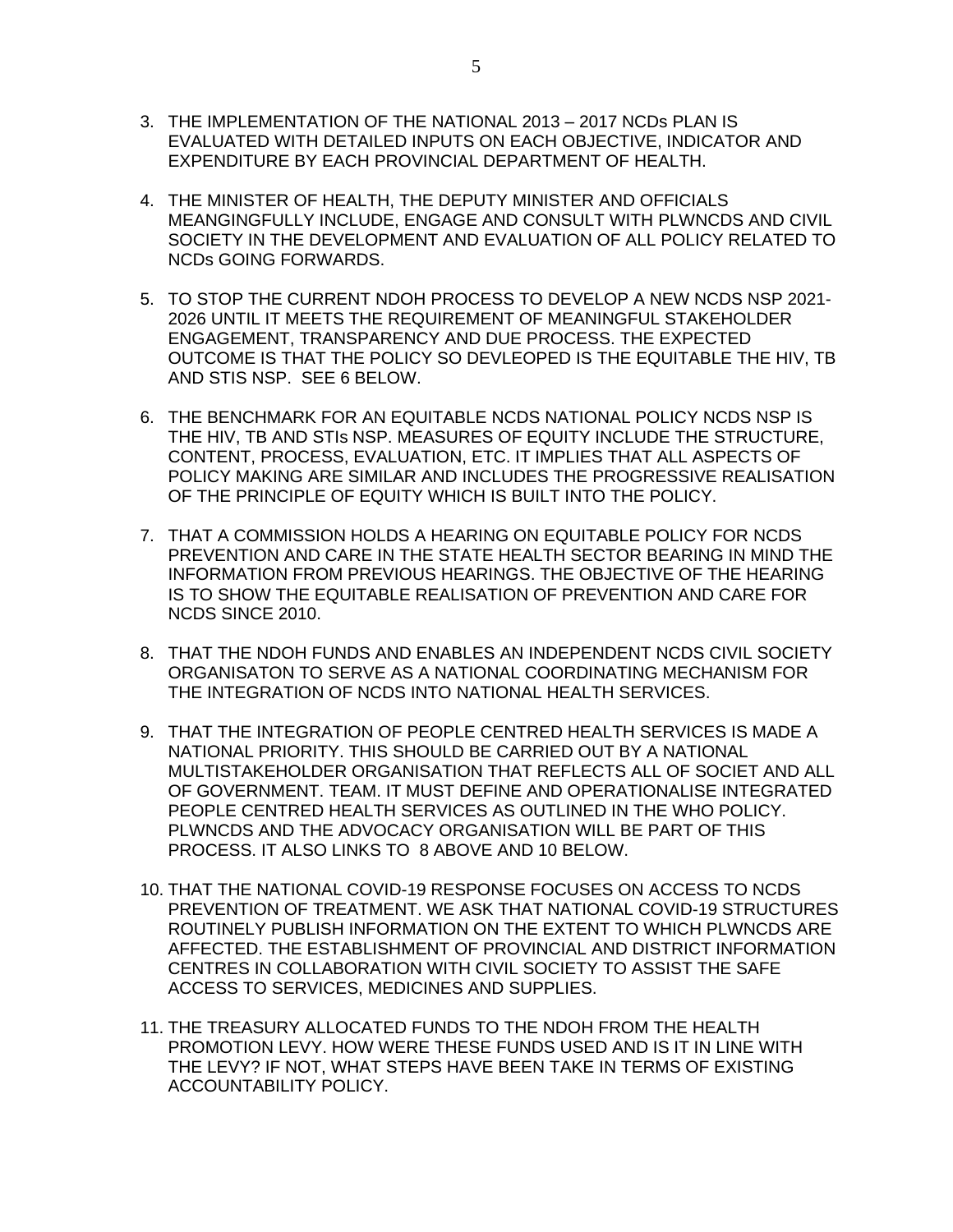**24. Do you need an interpreter when attending any proceedings, investigations or hearing at our offices**

Yes No X If yes, the language you speak

**25. Can we use your name in news reports or letters we write regarding this matter/complaint**

Yes \_\_\_\_\_ X\_\_\_\_\_\_\_\_ No \_\_\_\_\_\_\_\_\_\_\_\_\_

**26. Please tell us how you heard about the South African Human Rights Commission (e g radio advert, newspaper, poster, from a friend, etc)**

\_\_\_\_\_\_\_\_\_\_\_\_\_\_\_\_\_\_\_\_\_\_\_\_\_\_\_\_\_\_\_\_\_\_\_\_\_\_\_\_\_\_\_\_\_\_\_\_\_\_\_\_\_\_\_\_\_\_\_\_\_\_\_\_\_\_\_\_\_\_\_\_\_

1 Rulency attenson

Signature/mark of complainant Date

SOUTH AFRICAN NCDS ALLIANCE

\_\_\_\_\_\_\_\_\_\_\_\_\_\_\_\_\_\_\_\_\_\_\_\_\_\_\_\_\_\_\_\_

(on behalf of yourself, another person, association, organisation or organ of state)

### **Remember:**

- To attach a copy of your ID, birth certificate, passport or proof of the registration number of an association, organisation or organ of state, if available.
- To attach any copies of documents which can assist in this matter.

\_\_\_\_\_\_\_\_\_\_\_\_\_\_\_\_\_\_\_\_\_\_\_\_\_\_\_\_\_\_ 18 DECEMBER 2020 \_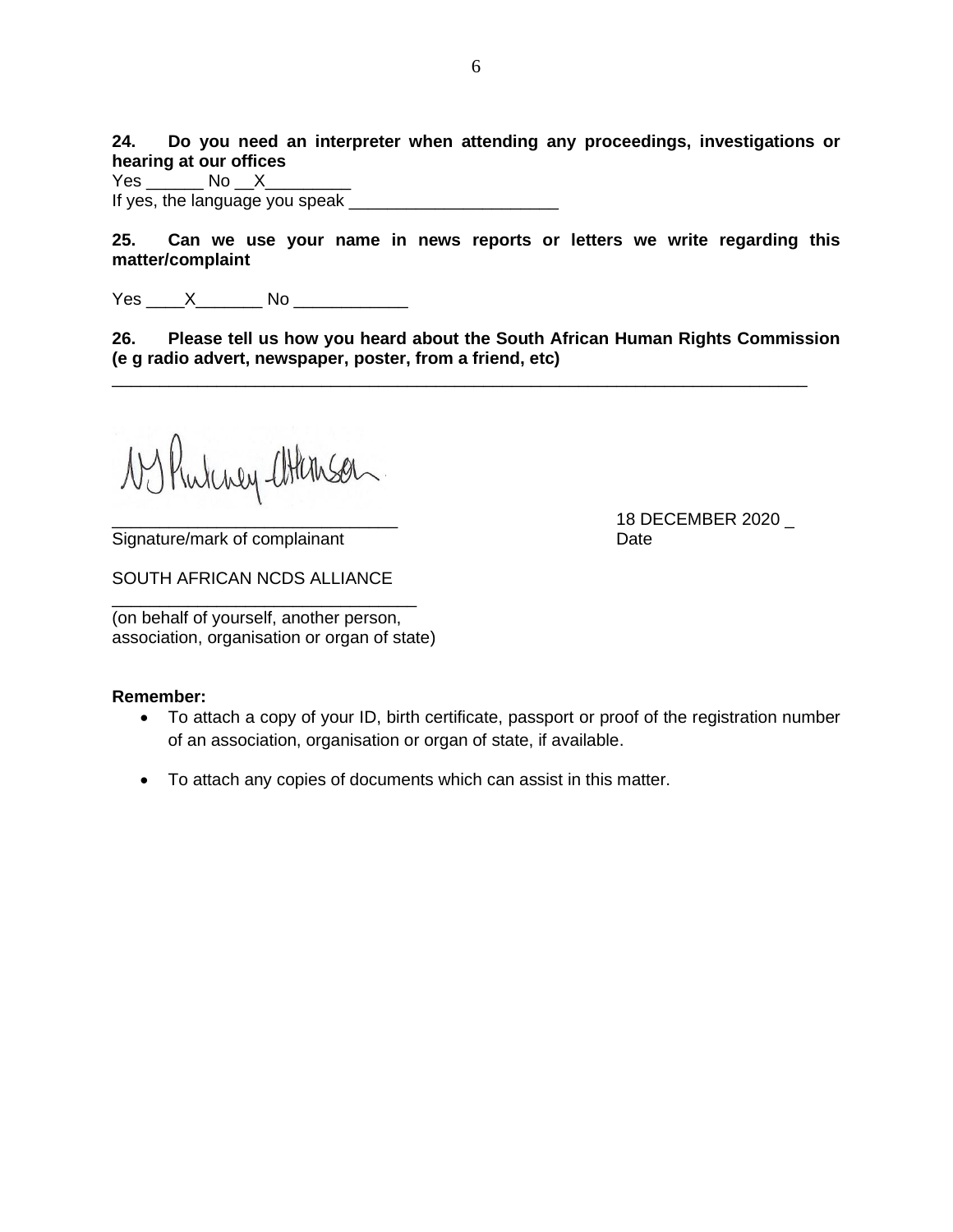| G.P.-S. 021-00048                                        |                                     |
|----------------------------------------------------------|-------------------------------------|
| $\mathcal{V}^{\bullet}$ .                                |                                     |
| CERTIFICATE OF REGISTRATION OF<br>NONPROFIT ORGANISATION |                                     |
| <b>Cancer Association Of South Africa</b>                |                                     |
| (name of the nonprofit organisation)                     |                                     |
| at; the requirements for registration.                   |                                     |
|                                                          |                                     |
|                                                          | (date)                              |
| Registration number                                      |                                     |
| 000-524 NPO                                              | Department of Social<br>Development |
| Director's signature                                     |                                     |
| 07 June 2001                                             |                                     |
|                                                          |                                     |
|                                                          |                                     |
| 窓<br>-8<br>$\mathcal{G}^{\pi}_{\mathcal{X}}$<br>¢,<br>¥. |                                     |
|                                                          |                                     |
|                                                          |                                     |